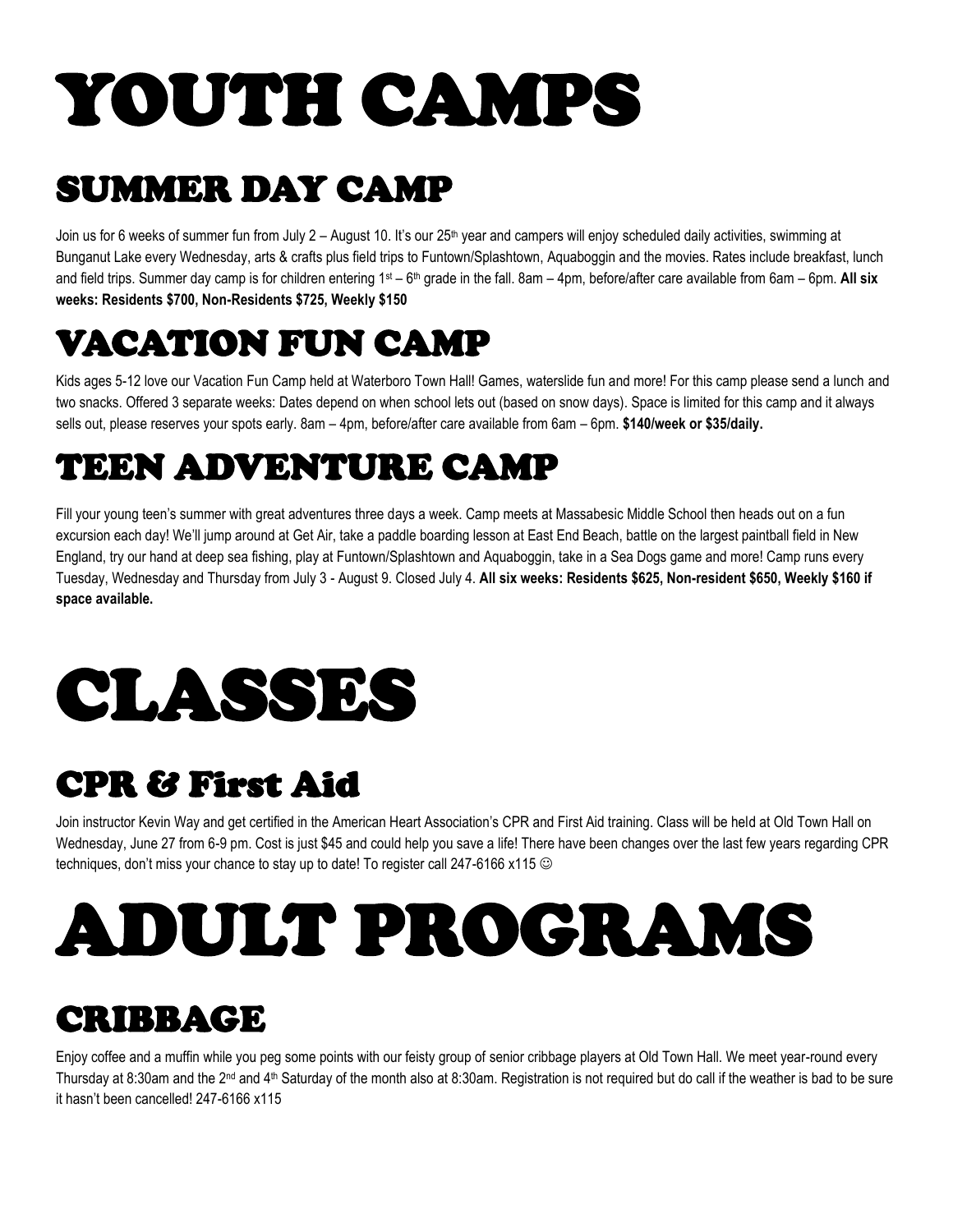## SENIOR LUNCHEONS

Great food will be served again May through October at the Ossipee Mountaineers Snowmobile Club! We'll meet the 2<sup>nd</sup> and 4<sup>th</sup> Wednesday of the month to enjoy a variety of delicious meals prepared again by Lakeside Market, Flippin' Good Pizza and Woody's Grille. Reservations are suggested at least one week prior to allow the restaurants ample time to order food. Cost is just \$5 per meal and include entrée, sides, dessert and a beverage!

#### WALK WITH EASE

We're looking for a new instructor for our free walking program designed to reduce your pain and help you feel great again! We'll provide and pay for training and certification! If you have 3-4 hours a week to spare and enjoy teaching, please contact us! Developed by the Arthritis Foundation, this simple program is proven to improve your balance, flexibility, strength and stamina. Participants receive a free pedometer and guide book while quantities last! Call for details 247-6166 x115.

# MUSIC

#### Friday, July 6, Summer Concerts in the Park begin!

Lakeside Market and D & R Paving will be sponsoring our FREE music events taking place over 7 Friday evenings at Friendship Park from 6- 8:30pm. Bring lawn chairs and blankets and enjoy some great music with family and friends. Our Snack Shack will be open with food and soft drinks available for purchase

July 6 Rippleton Cross, July 20 Krystian Beal, July 27 Sarah Libby, Aug 3 Liz Lannon Band, Aug 10 Billy Billy, Aug 17 TCFB and Aug 24 FAMILY KARAOKE NIGHT!

#### Saturday , July 28, York County Blues Fest

Waterboro Recreation, Biddeford Savings and 14 additional sponsors are teaming up to bring you over 6 hours of great blues music at Friendship Park. Headliner Paul Nelson was the winner of the 2015 Grammy Award for Best Blues Album! Other acts include Mike Hayward's Blue Lions, Andrew Schoenfeld, Nathan Michaud and Waterboro's own DeejSG and Company. See our posters everywhere beginning next week and visit our Facebook page "York County Blues Fest" and [www.YorkCountyBluesFest.com](http://www.yorkcountybluesfest.com/) for additional information and to purchase tickets! Event runs Noon-6:30pm, \$15 in advance, \$20 at the gate.

# TRIPS

### MAINE COASTAL BOTANICAL GARDENS

Nothing compares to the beauty of the Maine Coastal Botanical Gardens. Your guided walking tour is led by a trained docent who makes your experience so much more enjoyable with the tales of the property and the plant life. New this year is the butterfly house, expanded restaurant and education center. With so many improvements, if you haven't seen the gardens in 2018, you haven't seen the gardens! **Tuesday, June 12**, depart Waterboro 8am, return by 4:30pm. \$40.